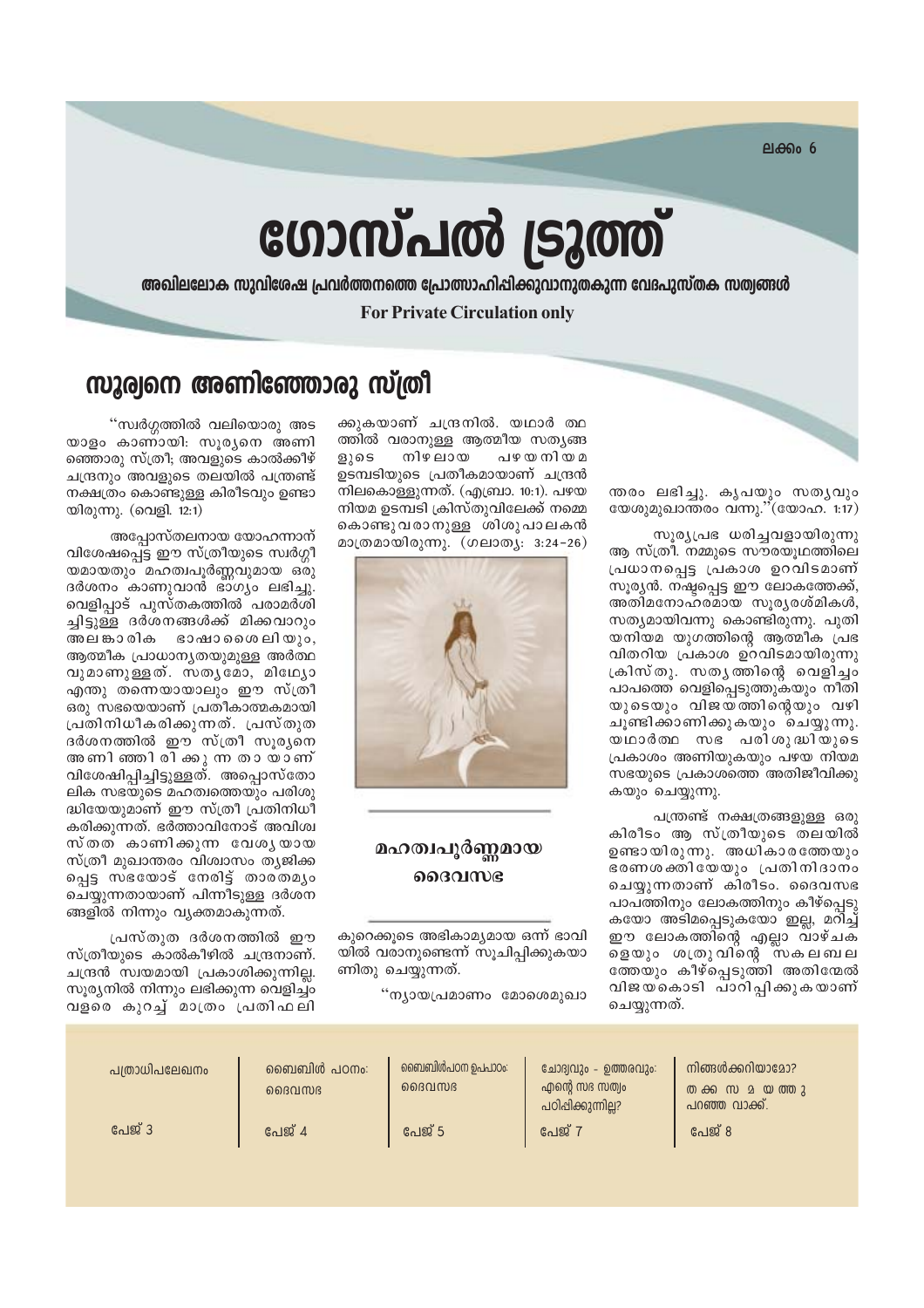## ൭൭ഩ൏൮഻഻഻൪

എന്തു പഠിപ്പിക്കുന്നു.

#### ദൈവവചനം

2 തിമൊ. 3: 16-17, 2 പത്രൊ. 1: 20, 21, മത്തായി 24: 35

#### സ്നേഹബന്ധം മത്തായി 22: 37-40, യോഹ. 14: 21-23, 1 00000. 4: 7-11

മാനസാന്തരം അപ്പൊ. 3: 19, 17: 30, 2 കൊരി. 7:10

പുതുജനനം യോഹ. 3: 3-7, 2 കൊരി. 5: 17, റോമർ 6: 1-4, എഫെ. 2: 1, 5-6).

പാപത്തിൽ നിന്നും സ്വാതന്ത്ര്യം 1 യോഹ. 5: 18, മത്തായി 1: 21, യോഹ. 8: 11

പരിശുദ്ധാത്മ നിറവ് അപ്പൊ. 19: 2, 15: 8-9, 1: 8).

വിശുദ്ധി ലൂക്കോ. 1:73-75, എബ്രാ. 12:14, 1 പത്രൊ. 1: 15-16, തീത്തോ. 2: 11, 12, റോമ. 6: 22

ദൈവരാജ്യം ലൂക്കോ. 17: 20-21, റോമ. 14: 17, യോഹ. 18: 36

 $m$ ) $\epsilon$ അപ്പൊ. 2: 4-7, എഫെ. 4: 4-6, 1 കൊരി. 12: 12,13, കൊലൊ. 1: 18

ഐകൃത യോഹ. 17: 20-23, ഗലാ. 3: 28, വെളി. 18: 2-4

ചട്ടങ്ങൾ മത്താ. 28: 19-20, 26: 26-30, 1 കൊരി. 11: 23-27,  $\mathbb{R}^{(0)}$ 

ദൈവീക രോഗശാന്തി ലൂക്കോ. 4: 18, യെശയ്യ. 53: 4-5, യാക്കോബ് 5: 13-16

വിവാഹശൂശ്രൂഷ മത്താ. 19: 5-6, ലുക്കോ. 16: 18, റോമർ 7: 2-3, 1 കൊരി. 7: 10-11

ബാഹൃപ്രകടനം 1 തിമൊ. 2: 9-10, 1 കൊരി. 11: 14-15, ആവർത്തനം 22: 5

അന്ത്യകാലം 2 പക്രൊ. 3: 7-12, യോഹ. 5: 28-29, 2 കൊരി. 5: 10, മത്താ. 25: 31-46

സാമാധാനവാദം: ലൂക്കോസ് 6: 27-29, ലൂക്കോസ് 18: 20

ആരാധന യോഹ. 4: 23-24, എഫെ. 5: 19, 2 കൊരി. 3: 17

അന്തൃകല്പന മർക്കൊസ് 16: 15

യോഹന്നാൻ അപ്പൊസ്തലൻ വളരെ മുമ്പ് തന്നെ ''ഏഴ് നക്ഷത്ര ങ്ങളുടെ'' ഒരു ദർശനം കണ്ടു. ഏഴ് നക്ഷത്രങ്ങളും ഏഴ് നിലവിളക്കുകളും (വെളി. 1:20). നക്ഷത്രങ്ങൾ എന്നത്, ഏഴ് സഭകളുടെ ശുശ്രൂഷകന്മാരും (ദൂതന്മാർ) ആകുന്നു. നക്ഷത്രങ്ങൾ പ്രതിനിധീകരിക്കുന്നത്, 'ദൂതന്മാർ' (അല്ലെങ്കിൽ ദൂതുവാഹകർ) എന്ന പദം കൊണ്ട് അർത്ഥമാക്കുന്നത് സഭ യുടെ ്ശുശ്രൂഷകന്മാരെയാണ്. ഈ നഷ്ടപ്പെട്ട ലോകത്തിന് വേണ്ടിയുള്ള സുവിശേഷ സന്ദേശത്തെയാണ്, പന്ത്രണ്ട് നക്ഷത്രങ്ങളുള്ള സ്ത്രീയുടെ കിരീടം സൂചിപ്പിക്കുന്നത്. സതൃത്തിന്റെ വെളിച്ചത്തെ യഥാർത്ഥമായി ആരം ഭകാലഘട്ടത്തിൽ പ്രസംഗിച്ചിരുന്ന പ്രധാനപ്പെട്ട പന്ത്രണ്ട് അപ്പൊസ്തല ന്മാരാണ് പ്രമുഖന്മാരായിരുന്നവർ.''ആകയാൽ നിങ്ങൾ ഇനി അന്യന്മാരും പരദേശികളുമല്ല. വിശുദ്ധന്മാരുടെ സഹപൗരന്മാരും, ദൈവത്തിന്റെ ഭവന ക്കാരുമത്രെ. ക്രീസ്തുയേശു തന്നെ മൂലക്കല്ലായിരിക്കെ നിങ്ങളെ അപ്പൊ സ്തലന്മാരും പ്രവാചകന്മാരുമെന്ന അടിസ്ഥാനത്തിൽ പണിതിരിക്കുന്നു (എഫെസ്യ. 2:19,20).

ആത്മീയ പരസംഗത്താലും ദുർന്നടപ്പിനാലും പലസഭകളും മത ങ്ങളും മലിനപ്പെട്ട ഈ ലോകത്തിന് അനുരൂപപ്പെട്ടിരിക്കുകയാണിന്ന്. പൊതുവേ സഭകൾ, വിഗ്രഹാരാധനയും പാപപങ്കിലമായ തത്വചിന്തകളും ആചാരങ്ങളും കൊണ്ട് നിറഞ്ഞിരിക്കുകയാണ്. ലിഖിതമായ ദൈവവചന ത്തെപ്പോലും വിറ്റുകളയുന്ന നിലയിലുള്ള വിശ്വാസശൈലിയാണിന്ന് കണ്ടു വരുന്നത്. മണവാളനായ യേശുക്രിസ്തുവുമായി യാതൊരു വിശ്വസ്തതയും പുലർത്താത്ത സഭാവിഭാഗങ്ങളാണിവയെല്ലാംതന്നെ.

ക്രിസ്തു എന്ന ഏകപുരുഷന് വേണ്ടി, നിർമ്മല കന്യകയായി ഏല്പിക്കപ്പെടുവാൻ ഒരുങ്ങിനിൽക്കുന്നവളാണ്, ദൈവത്തിന്റെ യഥാർത്ഥ സഭ. (2 കൊരി.11:2). ഇതാകുന്നു ദൈവേഷ്ഠം. ''കറ, ചുളുക്കം മുതലായത് ഒന്നും ഇല്ലാതെ സഭയെ ശുദ്ധയും നിഷ്ക്കളങ്കയുമായി തനിക്ക് തന്നെ തേജസ്സോടെ മുൻനിർത്തേണ്ടതിനും തന്നെത്താൻ അവൾക്കുവേണ്ടി ഏൽപിച്ചുകൊടുത്തു" (എഫെ:5:27). ഇത്തരത്തിലുള്ള മഹത്വ പൂർണ്ണതയുള്ള ഒരു സഭയാണ് കർത്താവിനാവശ്യം. ദൈവവചനത്തിന്റെ മഹത്വമേറിയ വെളിച്ചത്തിൽ തങ്ങളെത്തന്നെ സുക്ഷിച്ച് വിശുദ്ധിയോടും നിർമ്മലതയോടും ജീവിതം നയിക്കുന്ന ആത്മീയ സൗന്ദര്യമുള്ള കാന്തയെ ഓർത്തു ഞാൻ ദൈവത്തെ സ്തുതിക്കുന്നു.

**MWS** 

#### ഗോസ്പൽ ട്രൂത്ത്

അഖില ലോകത്തുള്ള എല്ലാ ദൈവജനത്തിന്റെയും അഭിവൃദ്ധിക്കുവേണ്ടിയും പ്രോത്സാഹനത്തിനായും വർത്തിക്കുന്ന ഒരു മാസികയാണ് ഗോസ്പൽ ട്രുത്ത്. ക്രുസിതുവിന്റെയും അപ്പൊസ്തലന്മാരുടെയും ഉപദേശങ്ങൾ ദൈവവചനത്തിന്റെ വെളിച്ചത്തിൽ പഠിപ്പിക്കുന്നു.

വിശ്വാസ നിയമത്തിന്റെ സ്വീകാര്യതയോടുകൂടി ഏകമായി നിലകൊള്ളുന്നതാണ് ദൈവവചനം. ക്രിസ്തുവിന്റെ പ്രായശ്ചിത്ത മരണത്തിലൂടെ പാപത്തിൽ നിന്നും രക്ഷയും വിടുതലും മാത്രമല്ല, ആത്മനിറവിൽ ജീവിതവും നടത്തുവാനും നയിക്കുവാനുമുള്ള ശക്തീകരണം, ജീവിതത്തിന്റെ എല്ലാ തുറകളിലുമുള്ള പ്രായോഗിക ശുദ്ധീകരണം ജനത്തിന്റെ ഐക്യതയും, സത്യത്തിൽ കാണപ്പെ ടുന്ന സ്നേഹബന്ധവും ദൈവത്തോടുള്ള സേവനബന്ധവുമത്രെ.

#### വരിക്കാരനാകാൻ

ദൈവാത്മ പ്രേരണായലും, നടത്തിപ്പിനാലും ഇലക്ട്രോണിക് മീഡിയായിലൂടെ പ്രസി ദ്ധീകരിക്കുന്ന ഒരു പ്രസിദ്ധീകരണമാണ് ഗോസ്പൽ ട്രുത്ത്. PDF ഫോർമാറ്റിൽ ലഭി ക്കുന്നതിന് വരിക്കാരനാകാവുന്നതാണ്. Subscribe@thegospeltruth.org എന്നവിലാസ ത്തിൽ നിങ്ങളുടെ ഇ-മെയിൽ അഡ്രസ്സ് അയച്ച് ആവശ്യപ്പെടാവുന്നതാണ്. താല്പ ര്യമുള്ള നിങ്ങളുടെ സ്നേഹിതന്മാരുടെയും പേരും ഇ-മെയിൽ അഡ്രസും അയച്ചുത രാവുന്നതാണ്.

ബന്ധപ്പെടുക

ഗോസ്പൽ ട്രുത്ത് കരിക്കം പി.ഒ. കൊട്ടാരക്കര - 691531 കേരള, ഇന്ത്യ ഫോൺ: 0474 2454309

 $\overline{2}$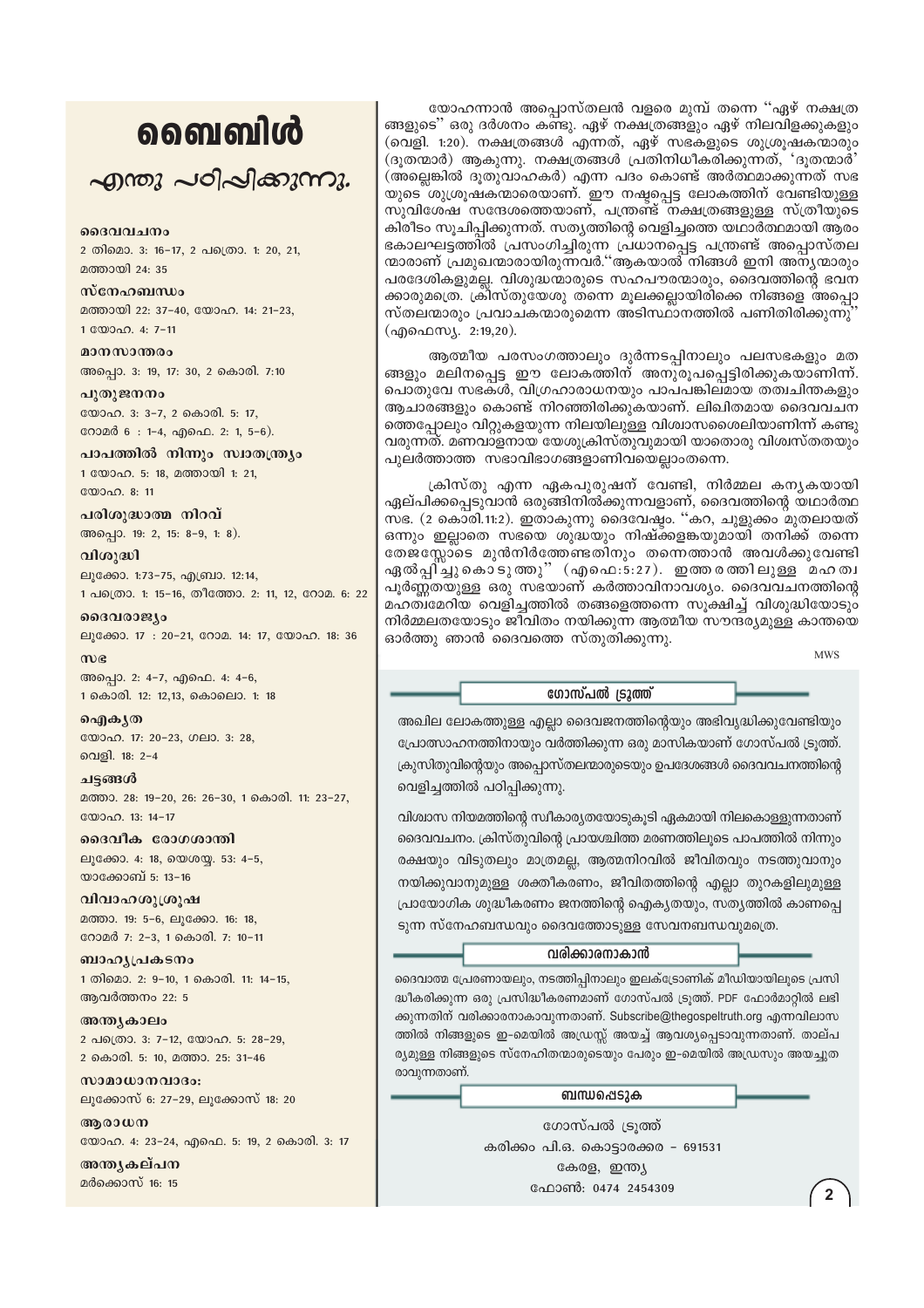## പത്രാധിപലേഖനം

"സീയോനെക്കുറിച്ച് ഞാൻ മിണ്ടാതിരിക്കയില്ല. യെരുശലേമിനെക്കുറിച്ച് ഞാൻ അടങ്ങിയിരിക്കയുമില്ല. അതിന്റെ നീതിപ്രകാശം പോലെയും അതിന്റെ രക്ഷ കത്തുന്ന വിളക്കുപോലെയും വിളങ്ങിവരുവോളം തന്നെ" (യെശയ്യാവ്.62:1).

 $^{\circ}$  me $^{\circ}$ എന്ന വിഷയമാണ് ഇത്തവണത്തെ നമ്മുടെ പ്രധാനപഠന വിഷയം. യഥാർതഥ സഭയുടെ മനോഹാരിത, സതൃസന്ധതയുള്ള ഏവർക്കും ദർശനമായി ലഭി ച്ചിരുന്നെങ്കിൽ എന്നാണ് എന്റെ ഹൃദയവാഞ്ച. ക്രിസ്തു പഠിപ്പിച്ചതുപോലെ "ദിനം തോറും തന്റെ ക്രുശ് എടുത്തുകൊണ്ട്'' എന്ന ഉപദേശത്തിൽ ഭൂരിഭാഗം സഭാവിഭാഗ ങ്ങളും വെള്ളം ചേർത്തുകളഞ്ഞു എന്നതാണ് സത്യം. ക്രിസ്തുവിനെ സേവിക്കുക എന്നത് ഇടുക്കു വാതിലിലൂടെ, പരിശുദ്ധി കാത്തുസൂക്ഷിച്ചുകൊണ്ടുള്ള യാത്രയാണ്. ആ വഴി നമ്മെ ശക്തിയിലേക്കും, വിജയത്തിലേക്കും നയിക്കും. 'ആത്മാവിലും സത്യ ത്തിലും' ദൈവത്തെ ആരാധിക്കുവാനുള്ള വിടുതലും സ്വാതന്ത്ര്യവും നമുക്ക് അനുഭ വവേദ്യമാക്കുന്നത് ദൈവസഭ എന്ന യാഥാർത്ഥ്യമാണ്.

മാനുഷീക സഭയുടെ ഭാഗമാണ് പലരുമിന്ന് എന്ന യാഥാർത്ഥ്യം. ഭൂരിഭാഗം ജന ങ്ങളും തിരിച്ചറിയുന്നില്ല. എന്നാൽ തിരുവചനം പഠിച്ചാൽ ഇന്നത്തെ മിക്ക സഭകളും, ദൈവത്തിന്റെ സത്യസഭകളല്ല എന്നു വ്യക്തമാകും. തന്റെ സഭയെക്കുറിച്ച് ദൈവത്തിന് വൃക്തമായ ഒരു കാഴ്ചപ്പാടുണ്ട്. അത് മാറ്റുവാനോ ആധുനീകരിക്കുവാനോ നമുക്കാ വില്ല. ദൈവവചനത്തെ മാനദണ്ഡമാക്കുകയാണ് നമ്മുടെ വിളിയും ദൗത്യവും. ദൈവ ത്തിന്റെ സഭ സൗന്ദര്യവതിയും വിവേകമതിയുമാണ്. ആശയക്കുഴപ്പങ്ങൾ അതിന്റെ സങ്കീർണ്ണതകളുയർത്തി കാർമേഘപടലം സൃഷ്ടിക്കുമ്പോഴും സഭ, സീയോൻ പർവ്വതം പോലെ ഉയരംകൊണ്ട് മനോഹരിയായി എന്നും ഉയർന്ന് തന്നെ നിലകൊള്ളുന്നു.

മനുഷ്യനിർമ്മിത ഉപദേശസംഹിതകളിൽ നിന്നും മറ്റും സ്വാതന്ത്ര്യം പ്രാപിക്കു ന്നതും പാപത്തിൽ നിന്നും വിടുതൽ ലഭിക്കുന്നതും ഒരു അനുഗ്രഹം തന്നെയാണ്. ആത്മീയസത്യങ്ങളെക്കുറിച്ചുള്ള അറിവ് മാത്രം പോരാ. കളങ്കമില്ലാതെ തന്നെത്തന്നെ കാത്തുസൂക്ഷിക്കുവാന്തക്കവണ്ണം, ക്രിസ്തുവിന്റെ ശരീരമായ സത്യസഭ, പ്രസ്തുത സത്യങ്ങൾ ദൈനംദിന ജീവിതത്തിൽ പ്രാവർത്തികമാക്കപ്പെടുന്ന ഒരു ജീവിതമാകണം നയിക്കേണ്ടിയത്. ധാരാളം സഭകളിന്ന് 'ദൈവസഭ' എന്ന പേരിലറിയപ്പെടുന്നെങ്കിലും ആ പേര് മാത്രം മതിയാകില്ല. ദൈവത്തിന്റെ പരിശുദ്ധാത്മാവിനാൽ നയിക്കപ്പെടുന്ന താണോ നേരെമറിച്ച് മനുഷ്യകരങ്ങളാൽ നിയന്ത്രിക്കപ്പെടുന്നതാണോ? പ്രധാന ശുശ്രൂ ഷകന്റെ നിർദ്ദേശമാണോ അതോ ബൈബിളിന്റെ വിശ്വാസ നിയമമാണോ? അപ്രഖ്യാ പിത പാരമ്പര്യ ശുശ്രൂഷയാണോ ക്രിസ്തുതന്നെ ശിരസായ ഒരു ശുശ്രൂഷയാണോ? നമ്മിൽ ജഡത്തിന്റെ പ്രവർത്തികളെ മരിപ്പിക്കുവാൻ കർത്താവ് നമ്മെ സഹായിക്ക ട്ടെ. 'മലമേലിരിക്കുന്ന പട്ടണം' മറഞ്ഞിരിക്കാതെ നിറഞ്ഞു ശോഭിക്കുവാൻ സത്യ ദൈവസഭയ്ക്കു കഴിയുമാറാകട്ടെ!

നമ്മുടെ വിശ്വസ്തത കഴിഞ്ഞകാല ചരിത്രത്തിനോ അല്ലെങ്കിൽ പാരമ്പര്യ ജീവി തശൈലിയിലോ മാത്രം അധിഷ്ഠിതമല്ല. 'ദൈവസഭ'യിൽ പോലും ധാരാളമാളുകൾ അങ്ങനെയുണ്ടാകാം. എന്തുകൊണ്ടെന്നാൽ അവരവർ തന്നെ വളർന്നുവന്ന വഴി അങ്ങ നെയുള്ളതാകും. വാസ്തവത്തിൽ ദൈവസഭയിലുള്ളവർ തികെച്ചും ദൈവീകമായി മനസ്സു പുതുക്കി രൂപാന്തരം പ്രാപിച്ചവരാകണം. ദൈനംദിന ജീവിതത്തിലുള്ള നമ്മുടെ പ്രാവർത്തികമായ ജീവിതവിശുദ്ധിയിലും ദൈവത്തോടും ദൈവവചനത്തോടും നാം പുലർത്തുന്ന വിശ്വസ്തതയുമാണ് ദൈവം നോക്കുന്നത്.

ദൈവം അനുവദിച്ചാൽ, ഐകൃതയെക്കുറിച്ചും കൂട്ടായ്മയെക്കുറിച്ചുമൊക്കെ വരുന്ന പംക്തികളിൽ കൂടുതൽ പ്രതിപാദിക്കാം.

എന്റെ സ്നേഹിതാ വിശ്വസ്തനായിരിക്ക. നമ്മുടെ കർത്താവ് വേഗം വരുന്നു.

മൈക്കിൾ ഡബ്ല്യ സ്മിത്ത്.

ഇന്റർനെറ്റിൽ കുടുതൽ വായിക്കാം

#### www.thegospeltruth.org

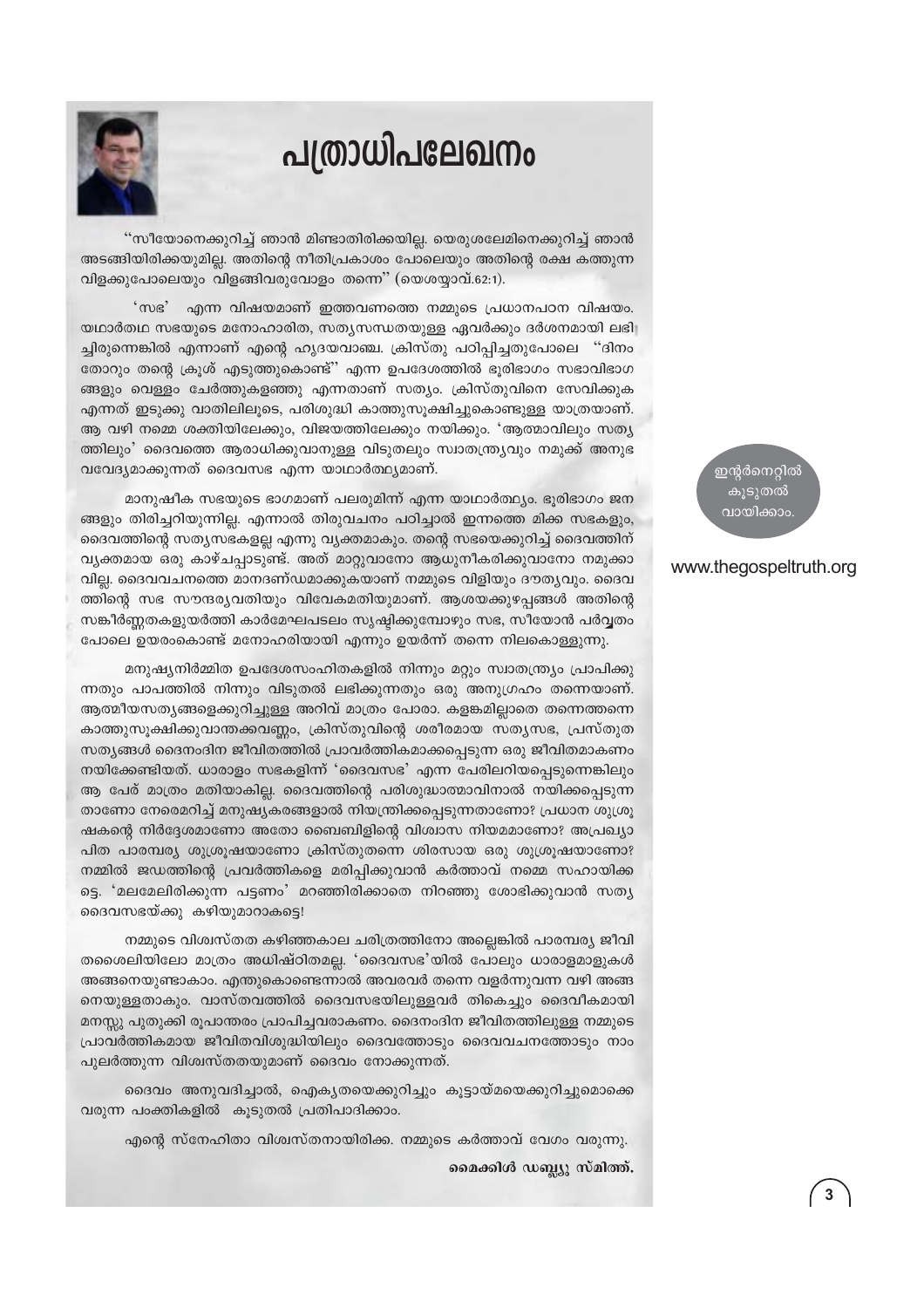

## ബൈബിൾ പഠനസഹായി

വിഷയം: **മൈവസഭ** 

വായനഭാഗം: ...രക്ഷിക്കപ്പെടുന്നവരെ കർത്താവ് ദിനംപ്രതി സഭയോടു ചേർത്തുകൊണ്ടിരുന്നു. (അപ്പൊ. 2:47)

രത്നചുരുക്കം: വിശ്വാസത്തിന്റെ ദൈവവചനം നിയന്ത്രിക്കപ്പെടുന്നതും പരി ശുദ്ധാത്മവിനാൽ നടത്തപ്പെടുന്നതും കർത്താവായ യേശുക്രിസ്തുവിനാൽ സ്ഥാപിക്കപ്പെട്ട ഒരു ദൈവീക സ്ഥാപനമാണ് - സഭ എന്നത്. വേദപുസ്തകാ ധിഷ്ഠിതമായ പാപത്തിൽ നിന്നും വിടുതൽ പ്രാപിക്കപ്പെട്ട എല്ലാ വിശ്വാസി കളുടെയും കൂട്ടമാണ് സഭ.

നിർവചനം: 'വിളിച്ചുചേർക്കപ്പെട്ട കൂട്ടം' എന്നർത്ഥമുള്ള 'എക്ലീസ്സീയാ' എന്ന ഗ്രീക്ക് പദത്തിൽനിന്നുമാണ് 'സഭ' എന്ന വാക്ക് തന്നെ രൂപപ്പെട്ടിട്ടുള്ളത്.

- സ്ഥാപകനും നിർമ്മാതാവും  $\mathbf{I}$ .
	- A. മത്തായി. 16:15-18 ക്രിസ്തുവി നാൽ പണിയപ്പെട്ടു.
	- B. എബ്രായർ. 8:1-2 മനുഷ്യനിർമ്മി തമല്ല.
- ΙΙ. അടിസ്ഥാനവും, വാതിലും - യേശു
	- A. 1 കൊരി. 3:9-11. അടിസ്ഥാനം
	- B. എഫെസ്യ. 2:20. പ്രധാനപ്പെട്ട മൂലക്കല്ല്
	- C. യോഹന്നാൻ. 10:7-9 രക്ഷയ്ക്കാ യുള്ള ഏകവാതിൽ

#### III. അംഗത്വം

- A. അപ്പൊ.2:46-47. രക്ഷിക്കപ്പെട്ട എല്ലാവരും
- B. 1 കൊരി.1:2 വിശുദ്ധന്മാർ
- C. 1 കൊരി, 12:18 ശരീരത്തിലെ അവയവങ്ങളെ ദൈവം തന്നെ നിയമിക്കുന്നു.
- IV. അംഗത്വഗ്രന്ഥം
	- A. ലൂക്കോസ് 10:20 സ്വർഗ്ഗത്തിൽ പേർ എഴുതപ്പെട്ടിരിക്കുന്നു.
	- B. ഫിലിപ്യർ. 4:3 ജീവപുസ്തകം  $($ വെളി. 20:12)
- V. ശിരസ്സ് ക്രിസ്തു
	- A. എഫെസ്യർ. 1:22 എല്ലാറ്റിനും മീതേയുള്ള തല
	- B. എഫെസ്യർ. 5:23-24. സഭയുടെ തല (എഫെസ്യർ 4:15, 16)
	- C. കൊലൊസ്യ. 1:17-19. ശരീര ത്തിന്റെ തല
	- D. യെശയ്യ. 33:20-22 ന്യായാധിപ നും, നിയമദാതാവും
- VI. വിശ്വാസത്തിന്റെ ആധിപത്യം അഥവാ ഭരണം
	- A. 2 തിമൊ 3:16-17 എല്ലാ തിരു വെഴുത്തും

 $B. 2$  പ്രൊ-1:21 മൈവീക പ്രചോദമുള്ളത്

#### VII. സംഘടന

- A. 1 കൊരി 12:18, 27-28 അംഗ ങ്ങളെ ദൈവം നിയമിക്കുന്നു.
- B. എഫെസ്യ. 4:10-13 ദൈവം വരങ്ങളെ നൽകുന്നു.
- C. 2 കൊരി.3:5-6 ദൈവം ശുശ്രൂ ഷകരെ നിയോഗിക്കുന്നു.
- VIII. വചനപരമായ നാമം
	- A. എഫെസ്യ. 3:14–15 പിതാവിന് ശേഷമുള്ള നാമം
	- $B.$  അപ്പൊ. 20:28 ദൈവസഭയെ പോറ്റിപ്പുലർത്തുക
	- C. 2 കൊരി.1:1 കൊരിന്തിലെ ദൈവസഭ (1 തെസ്സെ. 2:14)

#### IX. ഏകസഭ

- A. റോമർ. 12:4-5 ക്രിസ്തുവിൽ ഒരു ശരീരം
- B. എഫെ സ്യ. 4:4-6. ഏക വിശ്വാസം
- C. 1 കൊരി. 12: 12-14, 20 പല അവയവങ്ങൾ എന്നാൽ ശരീരം ഒന്ന്.

#### X. സഭയെ കുറിച്ചുള്ള വിശദീകരണം

- A. എഫെസ്യ. 1:22-23 ക്രിസ്തു വിന്റെ ശരീരം
- B. 2 കൊരി 11:2. ക്രിസ്തുവിന്റെ മണവാട്ടി
- C. എബ്രായർ 12:22-23, ദൈവ ത്തിന്റെ പട്ടണം – സീയോൻ പർവതം
- D. 1 തിമൊഥി 3:15 സത്യത്തിന്റെ തൂണും ആലയത്തിന്റെ അടി സ്ഥാനവും.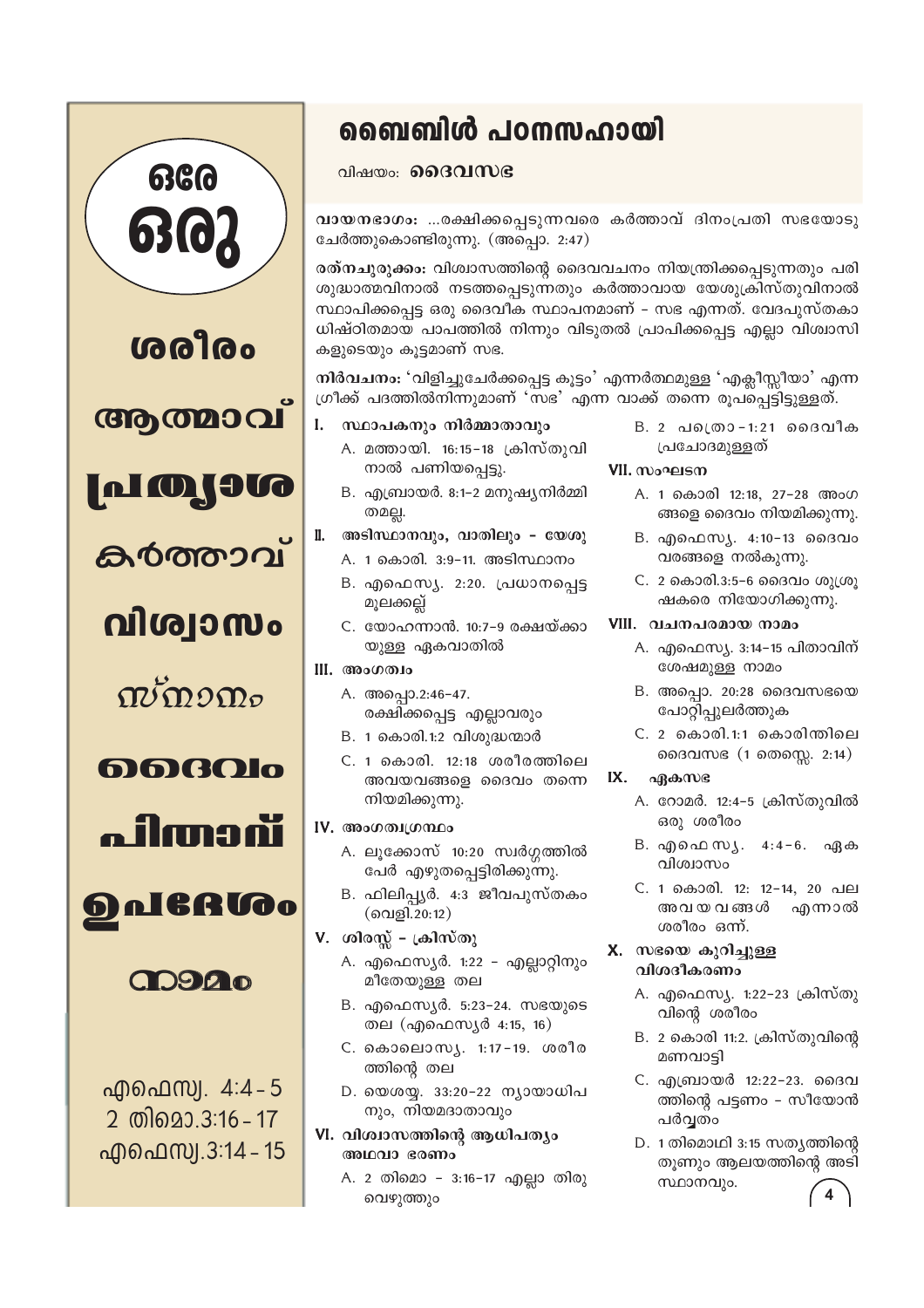

അംഗത്വം ലഭിക്കുന്നില്ല. ''ദൈവമോ തന്റെ ഇഷ്ടപ്ര കാരം അവയവങ്ങളെ ശരീരത്തിൽ വെവ്വേറേയായി വച്ചിരിക്കുന്നു" (1 കൊരിന്ത്യർ 12:18). യേശുക്രിസ്തു വിന്റെ രക്തത്താൽ തളിക്കപ്പെട്ട് പാപത്തിൽ നിന്നും വേർപെട്ട് വീണ്ടും ജനിക്കുമ്പോൾ ആകുന്നു ദൈവസ ഭയിൽ അംഗമാകുന്നത്. സഭയിലെ എല്ലാ അംഗങ്ങളും പാപത്തിൽ നിന്നും സ്വതന്ത്രമായി ജീവിക്കുന്നു.

#### യേശു ഏകവാതിൽ ആകുന്നു.

നമുക്ക് സഭയിലേക്ക് പ്രവേ ശിക്കാനുള്ള ഏകവാതിൽ യേശു ആകുന്നു. കാരണം യേശുവിനു

മാത്രമേ പാപങ്ങളെ ക്ഷമി

ക്കുവാൻ കഴിയുകയുള്ളൂ. ''ഞാൻ വാതിൽ ആകുന്നു; എന്നിലൂടെ കടക്കുന്നവൻ രക്ഷപ്പെടും'' (യോ ഹന്നാൻ 10:9). അധികാരത്തോടു കൂടിയ സംഘടനയോ, പുരോഹി തനോ, ബിഷപ്പോ, ശുശ്രൂഷ കനോ ഇപ്പോൾ ഇല്ല. അതിനാൽ ആർക്കും നമ്മെ സഭയിൽ ഉൾപ്പെ ടുത്തുവാനോ പുറത്താക്കു വാനോ കഴിയുകയില്ല. സഭയിലെ അംഗത്വം ജീവപുസ്തകത്തിൽ എഴുതി (ഫിലിപ്പിയർ 4:30) സ്വർഗ്ഗ ത്തിൽ സൂക്ഷി ച്ചി രി ക്കുന്നു (ലുക്കോസ് 10:20). ദൈവം ഓരോ ജീവിതത്തെയും ഹൃദയത്തെയും അറിയുന്നതിനാൽ അവിടുത്തെ സഭയുടെ അംഗത്വം കൃതൃവും ഏറ്റവും പുതിയതും ആയിരിക്കും.



#### വിശുദ്ധ സ്ഥാപനം

*സഭ എന്നത് ഒരു കെ*ട്ടിടം രേല്പ. *സഭ പാപത്തിൽ നിന്നും വീണ്ടെടുക്കപ്പെട്ടവരുടെ സമൂഹമാണ്*.

#### സഭ ദൈവത്തിന്റെ വിശുദ്ധ സ്ഥാപനം ആകുന്നു.

സഭയുടെ പ്രാവർത്തികമായ സത്യങ്ങൾ ദൈവ ത്തിന്റെ ഹിതവും, ഉദ്ദേശവും ഈ ജീവിതത്തിൽ നമുക്ക് പ്രകാശിപ്പിച്ച് തരുമ്പോൾ സമൂഹത്തിൽ മതസ്ഥാപന ങ്ങളുടെ വഞ്ചന ഏറെക്കുറെ വെളിപ്പെടും. വിവിധ മതങ്ങൾകൊണ്ടും സഭയുടെ വൃത്യസ്ത വിശ്വാസക്രമ ങ്ങൾ കൊണ്ടും ലോകം കവിഞ്ഞൊഴുകുകയാണ്. അതി നാൽ അനേകരും ''നിങ്ങളുടെ ഇഷ്ടത്തിന് തെരഞ്ഞെ ടുക്കുന്ന സഭയിൽ പോകുക" എന്ന തത്വം സ്വീകരിക്കു

മ്പോൾ; "ജീവങ്കലേക്ക് പോകുന്ന വാതിൽ ഇടുക്കവും വഴി ഞെരുക്ക വുമുള്ളത്". (മത്തായി 7:13-14) എന്ന് ബൈബിൾ പഠിപ്പിക്കുന്നു.

#### സഭയുടെ നിർവ്വചനം

ബൈബിളിൽ സഭയെക്കുറി ച്ചുള്ള ആദ്യത്തെ സൂചന മത്തായി 16:18 ൽ കാണുന്നു. ''ഈ പാറമേൽ ഞാൻ എന്റെ സഭയെ പണിയും; പാതാളഗോപുരങ്ങൾ അതിനെ ജയിക്കുകയില്ല". ഇവിടെ സഭ എന്ന് വിവർത്തനം ചെയ്തിരിക്കുന്നത് "വിളിച്ചു വേർതിരിക്കുക" എന്ന് അർത്ഥം വരുന്ന എക്ലിസിയ എന്ന ഗ്രീക്കുപദമാണ്. അപ്പൊസ്തലന്മാ രുടെ പ്രവർത്തികൾ 2 : 4 7 ൽ "കർത്താവ് രക്ഷിക്കപ്പെടുന്നവരം ദിനംപ്രതി സഭയോട് ചേർത്തുകൊ ണ്ടിരിക്കുന്നു എന്നതാണ് തിരുവ ചനത്തിൽ രണ്ടാമത് സഭ എന്ന് ഉപ യോഗിച്ചിരിക്കുന്നത്. സഭ എന്നത് ഒരു കെട്ടിടമോ ആരാധനയ്ക്കായി

കൂടിവരുന്ന സ്ഥലമോ അല്ല. സഭ പാപത്തിൽ നിന്നും വീണ്ടെടുക്കപ്പെട്ടവരുടെ സമൂഹമാണ്. ദൈവത്തിന്റെ യഥാർത്ഥ ജനം പാപം, ലോകം, മതങ്ങൾ മുതലായവ യിൽ നിന്ന് വിളിച്ച് വേർതിരിക്കപ്പെട്ടവർ ആകുന്നു. അവർ ദൈവവുമായുള്ള കൂട്ടായ്മയിൽ ആത്മാവിൽ ഐക്യപ്പെട്ട് ദൈവവചനത്തിൽ വിശ്വസിച്ച് നടക്കുന്ന വർ ആയിരിക്കും.

#### ശരിയായ അംഗത്വം

ആരാധനയിൽ സംബന്ധിക്കുന്നതിനാലോ, സഭാ രജിസ്റ്ററിൽ പേര് എഴുതപ്പെട്ടതുകൊണ്ടോ അല്ല സ്നാന ത്തിന്റെ സർട്ടിഫിക്കേറ്റ് ഉള്ളതിനാലോ ഒന്നും സഭയിൽ

#### യേശു സ്ഥാപകൻ ആകുന്നു.

സഭ സ്ഥാപിച്ചതും പണിയുന്നതും യേശുക്രിസ്തു തന്നെയാണ്. ''ഞാൻ എന്റെ സഭയെ പണിയും'' (മ ത്തായി 16:18). ഏതെങ്കിലും മതസംഘടനകൾ അവ രുടെ സ്ഥാപകനായി ഒരു മനുഷ്യനെ ചൂണ്ടിക്കാണി ച്ചാൽ അത് സത്യമായത് അല്ല. ഏകദേശം എ.ഡി.30ൽ ഈ ഭൂമിയിൽ മനുഷ്യനല്ല, യേശു തന്റെ സഭ സ്ഥാപിച്ചു (എബ്രായർ 18:1-2). അവിടുന്ന് മരിച്ച് ഉയർത്തെഴുന്നേറ്റ്, സ്വർഗ്ഗാരോഹണം ചെയ്ത് വിശ്വാസികൾക്കു ഒരു വിശു ദ്ധജീവിതം നയിക്കുവാൻ പരിശുദ്ധാത്മാവിനെ അയ യ്ക്കുകയും ചെയ്തു.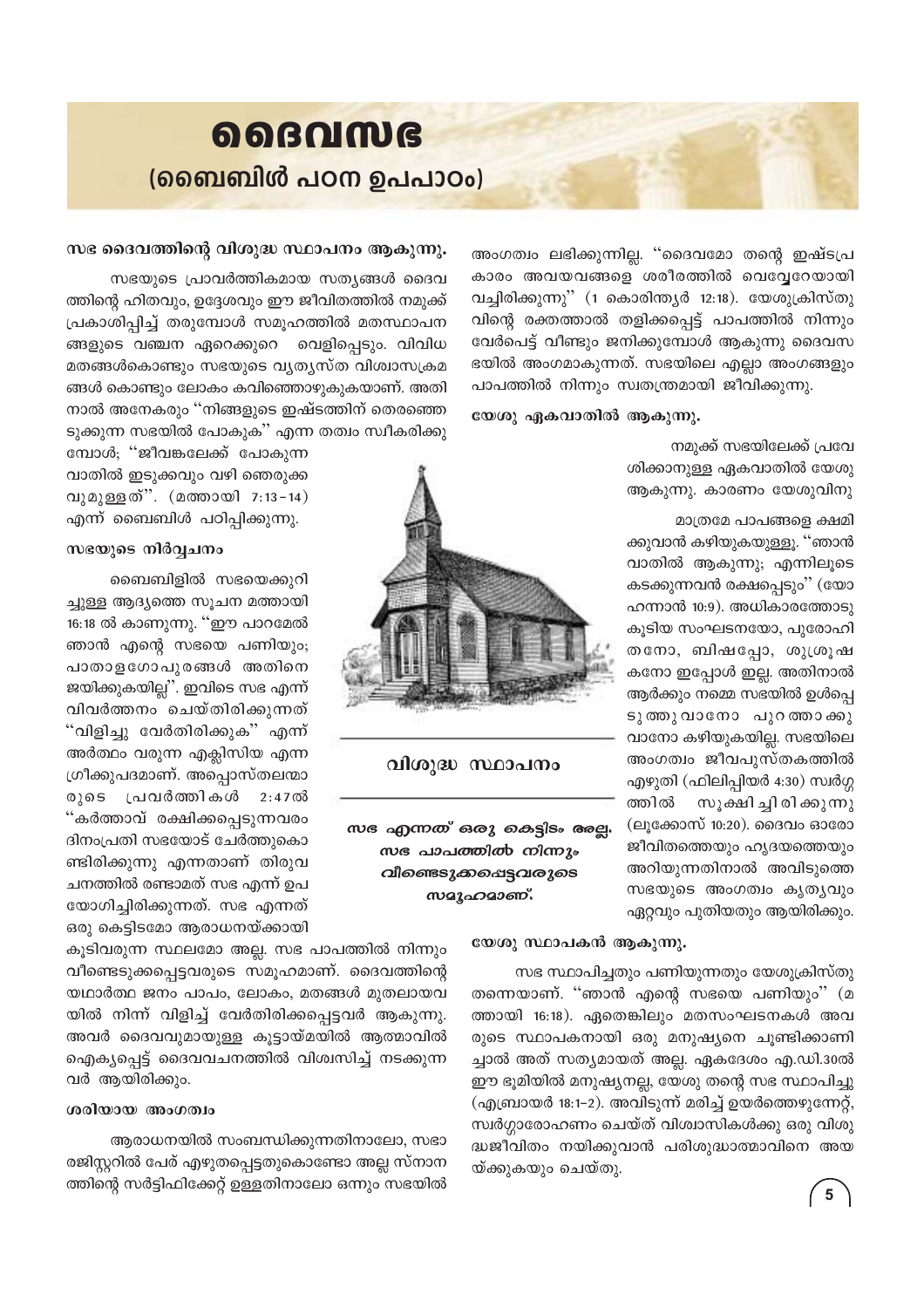#### ദൈവം തന്നെ സഭയെ നാമകരണം ചെയ്തിരിക്കുന്നു.

#### അടിസ്ഥാനം ക്രിസ്തു.

തിമൊ ഥ യോസ്

 $(2)$ 

വിവരണാത്മകമായ വിവിധ പേരുകൾ സഭകൾക്കും മത സ്ഥാപനങ്ങൾക്കും നല്കുന്നുണ്ട് എന്നിരുന്നാലും തന്റെ ജനത്തിന് ദൈവം നേരത്തെതന്നെ ഒരു പേര് നല്കിയി ട്ടുണ്ട്. ''അതുനിമിത്തം സ്വർഗ്ഗത്തിലും ഭൂമിയിലുമുള്ള

യേശു ആകുന്നു വിശുദ്ധ സ്ഥാപനത്തിന്റെ അടി സ്ഥാനം. ''യേശുക്രിസ്തു എന്ന ഇട്ടിരിക്കുന്ന അടിസ്ഥാ നമില്ലാതെ മറ്റൊന്ന് ഇടുവാൻ ആർക്കും കഴിയുകയില്ല" (കൊരിന്ത്യർ 3:11). ദൈവശ്വാസീയമായ തിരുവചനം മാത്രമാണ് ദൈവസഭയ്ക്കുള്ള ഏകവിശ്വാസ പ്രമാണം

സകല കൂടുംബ ത്തിനും പേരുവരുവാൻ കാരണമായ പിതാ വിന്റെ സന്നിധിയിൽ മുട്ടുകുത്തുന്നു'' (എ ഫേസൃർ 3:14-15). പിതാ വിന്റെ പേര ല്ലാതെ മറ്റ് പേരുകൾ ആത്മീത കുടുംബ ത്തിന് നല്കുന്നത് നിന്ദ്യമാണ്. ശുശ്രൂഷക ന്മാർ ദൈവത്തിന്റെ സഭയെ മേയിക്കുവാൻ ദൈവവചനം ഉപദേശി ക്കുന്നു. (അപ്പൊസ്തല നമാരുടെ പ്രവർത്തി കൾ 20:28). സത്യസഭ യുടെ ബൈബിൾ നാമം ഹൈസഭ



ദൈവസഭയുടെ സംഘാടകർ. അത് പരിശുദ്ധാത്മാവിനാൽ നിയന്ത്രിക്കപ്പെടുന്നു.

3:16-17). മനുഷ്യന്റെ പാര മ്പര്യങ്ങൾ, സമ്പ്രദായ ങ്ങൾ, മതതത്വങ്ങൾ ഹാനിവയെ കൊശ് എല്ലാം പ്രഥമപ്രാധാന്യം തിരുവചനത്തിനാണ്. തെരഞ്ഞെ ടൂ ക്കപ്പെട്ട കമ്മറ്റിയോ, ബിഷപ്പു മാരോ ശുശ്രൂഷകന്മാരോ അല്ല ദൈവസഭയുടെ ചട്ട ക്കുട് രൂപകല്പന ചെയ്യു ന്നത്. ദൈവം തന്റെ പരി ശു ദ്ധാ വചനം ത്മാവിനാൽ മുന്നമേ നമുക്ക് ജീവിക്കുവാൻ നല്കിയിരിക്കുന്നു.

ക്രിസ്തുവിന് പകര മായി ഒന്നും ഇല്ല.

യേശു സഭ എന്ന ശരീരത്തിന്റെ തലയും ആകുന്നു; സകലത്തിനും താൻ മുമ്പനാകേണ്ടതിന് അവൻ ആരംഭവും മരിച്ചവരുടെ ഇടയിൽ നിന്ന് ആദ്യ നായി എഴുന്നേറ്റവനും ആകുന്നു (കൊലോസ്യർ 1:18). ക്രിസ്തുവിന് പകരമായി മറ്റൊന്ന് സ്വർഗ്ഗത്തിലോ ഭൂമി യിലോ ഇല്ല. എല്ലാത്തിന്റെയും തല യേശു ആകുന്നു. യഹോവ നമ്മുടെ ന്യായാധിപൻ; യഹോവ നമ്മുടെ ന്യായദാതാവ്; യഹോവ നമ്മുടെ രാജാവ്; അവൻ നമ്മെ രക്ഷിക്കും (യെശയ്യാവ് 33:22). യേശു നമ്മുടെ പ്രാണന്റെ ബിഷപ്പ് ആയതിനാൽ ദൈവസഭയിൽ ഒരു ബിഷപ്പി ന്റെയോ, മേലുദ്യോഗസ്ഥന്റെയോ തെരഞ്ഞെടുപ്പിന്റെ ആവശ്യം ഇല്ല.

#### ദൈവത്താൽ നിയമിക്കപ്പെട്ട നായകന്മാർ.

ദൈവത്തിന്റെ സഭയിൽ തന്റെ ഇഷ്ടപ്രകാരം അംഗങ്ങളെ വച്ചിരിക്കുന്നു (1കൊരിന്ത്യർ 12:18). ദൈവം സഭയ്ക്ക് നല്കിയിരിക്കുന്ന ദാനങ്ങൾ (എഫെസ്യർ 4:11-13) ദൈവേഷ്ടം അനുസരിച്ച് പരിശുദ്ധാത്മാവ് സംയോജിപ്പിക്കുന്നു. അതുകൊണ്ട് മനുഷ്യൻ പലപ്പോ ഴും ദൈവീക നിയമനത്തിന്റെയും നിയന്ത്രണത്തി ന്റെയും ഈ സ്ഥാനങ്ങൾ ഏറ്റെടുത്ത് പൂർത്തീകരിക്കു ന്നു. സഭയാകുന്ന ക്രിസ്തുവിന്റെ ശരീരത്തിലെ അംഗ ങ്ങൾ പരിശുദ്ധാത്മാവിനാൽ നിയന്ത്രിക്കപ്പെടുവാൻ കാത്തിരിക്കുന്നു. അഭിഷേകവും നായകത്വവും ലഭിക്കു ന്നത് വിദ്യാഭ്യാസം കൊണ്ടോ, സെമിനാരിയിൽ നിന്നോ, ബന്ധപ്പെട്ട അധികാരികളിൽ നിന്നോ അല്ല, പിന്നെയോ, ദൈവവിളിയോടുള്ള സമർപ്പണത്താലത്രേ.

എന്നാണ്. വിശ്വാസികളുടെ പ്രാദേശികകൂട്ടായ്മകളെയും ദൈവസഭ എന്ന് പരാമർശിച്ചിരിക്കുന്നു (1 കൊരിന്ത്യർ 1:1). പേര് വച്ചതുകൊണ്ട് മാത്രം ആരും രക്ഷിക്കപ്പെടു കയില്ല. എങ്കിലും ദൈവം നല്കിയിരിക്കുന്ന പേര് ദൈവ സഭ എന്നാണ്.

#### സഭ ഒന്നുമാത്രം

സകല സഭകളും മതങ്ങളും നിലനില്ക്കുമ്പോൾ ദൈവത്തിന് ഒരു സഭ മാത്രമേ ഉള്ളൂ 'ദൈവസഭ'. സഭ ക്രിസ്തുവിന്റെ ശരീരമായി പരിഗണിച്ചിരിക്കുന്നു (എ ഫേസ്യർ 1:22-23). ''ശരീരം ഒന്നും അതിന് അവയവം പലതും ശരീരത്തിന്റെ അവയവം പലതായിരിക്കെ എല്ലാം ഒരു ശരീരം ആയിരിക്കുന്നതുപോലെ ആകുന്നു ക്രിസ്തുവും (1 കൊരിന്ത്യർ 12:12). ക്രിസ്തുവിന്റെ മണ വാട്ടിയായും സഭയെ പരാമർശിക്കുന്നു (2 കൊരിന്ത്യർ 11:2). ദൈവത്തിന് ബഹുപത്നികൾ ഇല്ല അവിടു ത്തേയ്ക്ക് ഒരു മണവാട്ടി – ഒരു സഭ.

ഓരോ വായനക്കാരനും ദൈവത്തിന്റെ സഭയെയും മനുഷ്യന്റെ സഭയെയും തമ്മിലുള്ള വ്യത്യാസം മനസ്സി ലാക്കുവാൻ ഇടയാകട്ടെ. മലമേൽ ഇരിക്കുന്ന പട്ടണം മറഞ്ഞരിക്കുവാൻ പാടില്ലാത്തതു പോലെയാണ് ദൈവ ത്തിന്റെ സഭയും (മത്തായി 5:14). അത് മനുഷ്യനിർമ്മിത മതങ്ങളുടെ ഉപദേശങ്ങളുടെ ചതുപ്പിലും കുഴപ്പങ്ങളിൽ നിന്നും ഉയർന്നിരിക്കുന്നു. ദൈവത്തിന്റെ സഭ ശുദ്ധവും, വിശുദ്ധവും, മലിനപ്പെടാത്തതും, സതൃവുമാണ്. ക്രിസ്തു സ്ഥാപകനും നായകനും, ന്യായദാതാവും രക്ഷ കനുമാണ്. **MWS**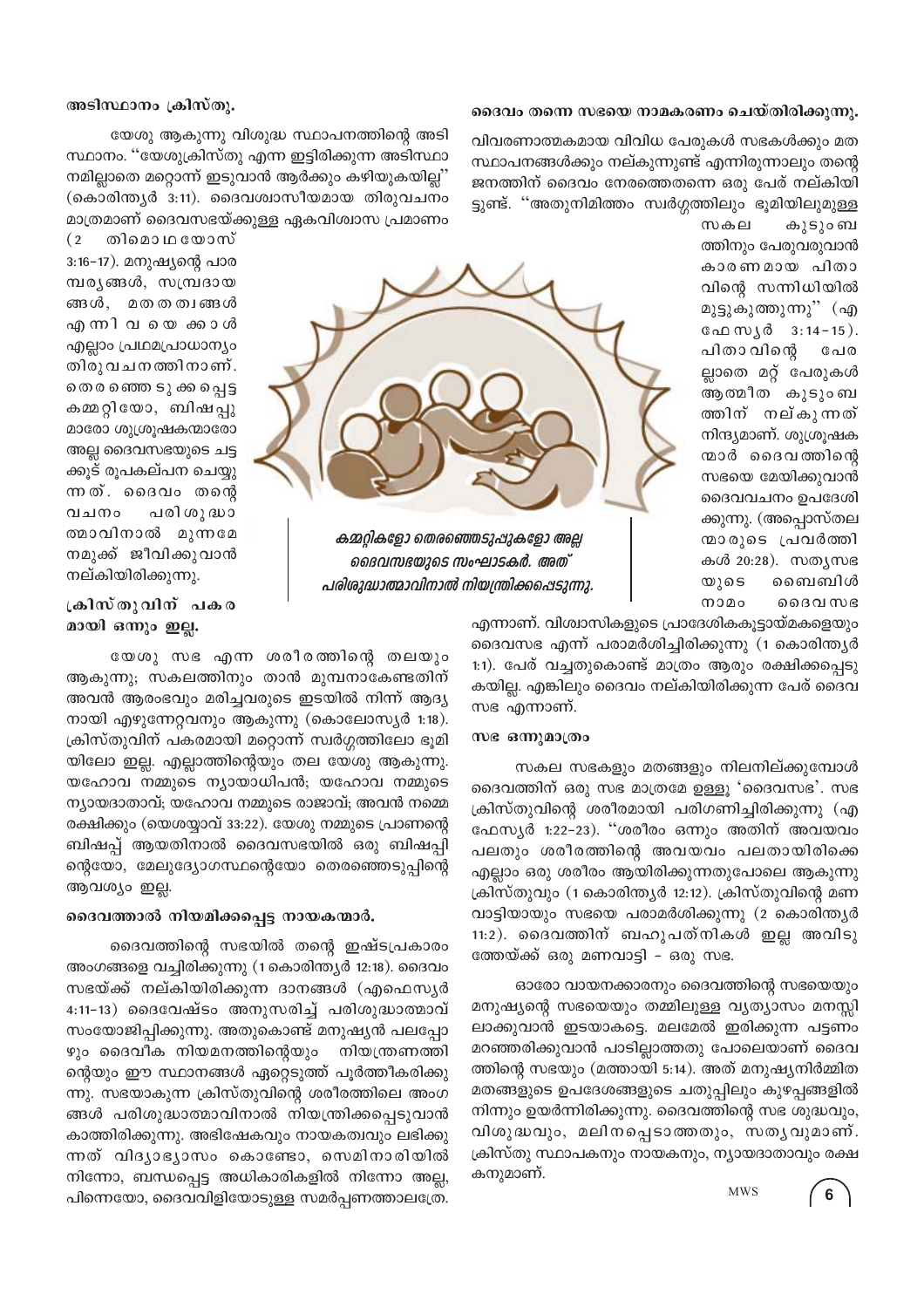കമായി സതൃങ്ങൾ പഠിപ്പിക്കുന്ന സഭകൾ. ഭാഗീകമായി പഠിപ്പിക്കു മ്പോൾ ശത്രുവിന് പ്രവർത്തിക്കുവാ നുള്ള മണ്ഡലം ഒഴിച്ചിടുകയാണ് ചെയ്യുന്നത്. വ്യാജപ്രവാചകന്മാരിൽ നിന്നും, വ്യാജമായ മാനുഷിക സ്ഥാപനങ്ങളിലെ കൂട്ടായ്മകളിൽ നിന്നും സത്യവിശ്വാസികളുടെ കൂട്ടാ യ്മയാൽ ക്രിസ്തുവിന്റെ ശരീര ത്തിലേയ്ക്കും - ദൈവസഭയിലേ യ്ക്കും കർത്താവ് നമ്മെ വേർതിരി ക്കും.

സത്യം പഠിപ്പിക്കാത്തതിനാൽ അനേകം സഭകളുടെ വ്യവസ്ഥയും അടിസ്ഥാനവും തെറ്റാണ്. എന്നാൽ

> നിഷ്കളങ്കരായ അനേകർ ഇവിടെ ഉണ്ടെന്നുള്ളതും മനസ്സിലാക്കേണ്ട പ്രധാന കാര്യമാണ്. അവർ ദൈവമു മ്പാകെ വിശുദ്ധിയോടെ ജീവിക്കുന്നതിനാൽ മരണാ ന ന്തരം സ്വർഗ്ഗ ത്തിൽ പോകും. എന്നാൽ ആരെ പൂർണ്ണ മായ ങ്കിലും സത്യത്തെ പഠിപ്പിക്കാതെ തുടർന്നുപോന്നാൽ വിദൂര ഭാവിയിൽ ദോഷം വരുത്തും. അവസാനം അവർ ഒരു നാല്ക്കവലയിൽ വന്നിട്ട് എന്നതുപോലെ "ഞാൻ ഈ തെറ്റായ പഠിപ്പിക്കലിൻ കീഴിൽ തന്നെ നില്ക്ക ണമോ? അതോ ശരിയായത് പഠിപ്പിച്ചുകൊണ്ട് കർത്താവു

മായി ഒത്തുപോകണമോ? എന്ന് ചോദിക്കും''.

ഈ ചോദ്യം എങ്ങനെ ഒരുവ നിൽ പരിവർത്തിക്കുന്നുവോ അതി നനുസരിച്ച വ്യത്യാസം അയാളുടെ നിത്യതയിൽ ഉണ്ടാകും. ആളുകൾ തെറ്റിന് എതിരെ ക്ഷമയോടെ നട പടികൾ സ്വീകരിച്ച് ഐക്യത, വിശ്വാ സം, ആത്മാവ് എന്നിവയുടെ കൂട്ടാ യ്മയിലേക്ക് വരണം.

തെറ്റായ മതത്തിൽ ആയിരി ക്കുന്നവർക്കു ശരിയായതും സത്യ മായതും തെരഞ്ഞെടുക്കുവാൻ വേണ്ട ധൈര്യവും അധികം വിവേ കവും കൃപയും കർത്താവ് നല്കട്ടെ ആമേൻ.  $\mathbf{7}$ **MWS** 

വുമായി അനുരഞ്ജനപ്പെട്ടു പോകു വാൻ കഴിയുമോ എന്ന ചോദ്യം ഉദി ക്കാതെ ആ സഭ ദൈവദൃഷ്ടിയിൽ വീണു പോയതുതന്നെ. തിരുവചന ത്തിൽ ഇങ്ങനെയുള്ള സഭകളെ ബാബിലോൺ അഥവാ കലക്കം എന്ന് പറഞ്ഞിരിക്കുന്നു. അവയെ വെളിപാടു പുസ്തകത്തിൽ വേശ്യ കൾ എന്ന് പ്രതീകാത്മകമായി വിളി ച്ചിരിക്കുന്നു. അവർ ദൈവാത്മാവി നാൽ നയിക്കപ്പെടുവാൻ അനുവദി ക്കുകയില്ല. എഴുതപ്പെട്ട പ്രമാണ ബൈബി ളി നെ ക്കാൾ മാണ് അവർക്ക് മുഖ്യം. ശുശ്രൂഷകന്മാരുടെ കൗൺസിൽ പരിശുദ്ധാത്മാവിന്റെ



ഞാൻ കൂട്ടായ്മ ആചരിക്കുന്നത് അസത്യ സഭയിലോ?

സ്ഥാനം ഏറ്റെടുക്കുന്നു. ആ സമ്പ്ര ദായം തെറ്റും, ദൈവത്തിന്റെ അംഗീ കാരം അതിന്മേൽ ഇല്ലാത്തതും ആകുന്നു. വചനം പറയുന്നത് എന്റെ ജനമായുള്ളോരേ അവളുടെ പാപങ്ങ ളിൽ കൂട്ടാളികളാകാതെയും അവ ളുടെ ബാധകളിൽ ഓഹരിക്കാരാകാ തെയുമിരിക്കുവിൻ അവളെ വിട്ടുപോ രുവിൻ (വെളിപാട്.18:4). ജാതികളിൽ എന്ന തു പോലെ സാത്താൻ, യഥാർത്ഥ ക്രിസ്ത്യാനിത്വത്തിനും വ്യാജമായ പഠിപ്പിക്കൽ നേരിട്ടുള്ള പീഡനം മുതലായവ വഴി വളരെ ദോഷം ചെയ്തിട്ടുണ്ട്. പൂർണമായും ബൈബിളിന് വിപരീതമായി പഠിപ്പി ക്കുന്ന മതങ്ങളെക്കാൾ സത്യാന്വേ ഷികൾക്ക് അപകടകാരിയാണ് ഭാഗീ

### ചോദ്വവും ഉത്തരവും

ചോദ്യം: ഞാൻ പോകുന്ന സഭ യിൽ ബൈബിൾ സതൃങ്ങൾ പൂർണ മായും പഠിപ്പിക്കുന്നില്ല. ഞാൻ എന്തു ചെയ്യണം?

ഉത്തരം : ഇതേ സാഹചര്യത്തിലുള്ള ധാരാളം ആളുകൾക്ക് വളരെ സൂക്ഷ്മമായ ഉത്തരം ലഭിക്കേണ്ടതും ഗൗരവും ഘനവുമുള്ള ഒരു ചോദ്യ

മാണ് ഇത്. ദൈവസഭ വിശു ദ്ധമാണ് എന്നത് പ്രധാന മായും മനസ്സിലാക്കേണ്ടിയി രിക്കുന്നു. യേശുക്രിസ്തു വിൽക്കൂടി പാപങ്ങൾ ക്ഷമി ക്കപ്പെട്ടവർ എല്ലാം സഭയുടെ അംഗങ്ങൾ ആകുന്നു (അ.  $\lfloor$   $\Delta$  1.2:47).

ഏതെ ങ്കിലും നാമത്തിൽ എവിടെയെങ്കിലും കൂട്ടായ്മ കൂടിയെന്നുവച്ച് അവർ സത്യ സഭയിൽ ഉൾപ്പെടുന്നില്ല. ലോകത്തിൽ എവിടെ നിന്ന് ആയാലും ആര് പാപങ്ങളിൽ നിന്ന് മോചിപ്പിക്കപ്പെട്ട് ക്രിസ്തുവിൽ വിശ്വസിക്കു ന്നുവോ അവർ സഭയിൽ ഉൾപ്പെടുന്നു. അവർ ഒരു സമൂഹമായി അറിയപ്പെടുന്നു.

പക്ഷേ ദൈവം അംഗീകരിക്കുന്നത് അതല്ല. സഭയിൽ ഉൾപ്പെട്ടിട്ടുണ്ടോ ഇല്ലയോ എന്ന് ഒരുവൻ അറി ഞ്ഞാലും ഇല്ലെങ്കിലും അവന്റെ ഹൃദ യത്തിന്റെ അവസ്ഥയും ജീവിതവു മാണ് ദൈവം കണക്കാക്കുന്നത്.

എല്ലാ സതൃവും പഠിപ്പി ക്കാത്ത ഒരു സ്ഥാപനമോ സഭയോ മനുഷ്യരുടെ ആത്മാക്കൾക്ക് ആപ ത്താണ്. യഥാർത്ഥ അനുതാപം ഉണ്ടെങ്കിൽ പ്രസംഗങ്ങളിൽ ജനം രക്ഷിക്കപ്പെടും എന്നത് സതൃം തന്നെയാണ്. പക്ഷേ തെറ്റായി പഠി പ്പിക്കുന്ന കൂട്ടായ്മയിൽ തുടർന്നാൽ രക്ഷിക്കപ്പെട്ട് നിലനില്ക്കുവാൻ കഴി യാത്ത ആത്മവഞ്ചന ആയിത്തീരും. തെറ്റ് പഠിപ്പിച്ചുകൊണ്ട് ദൈവവചന